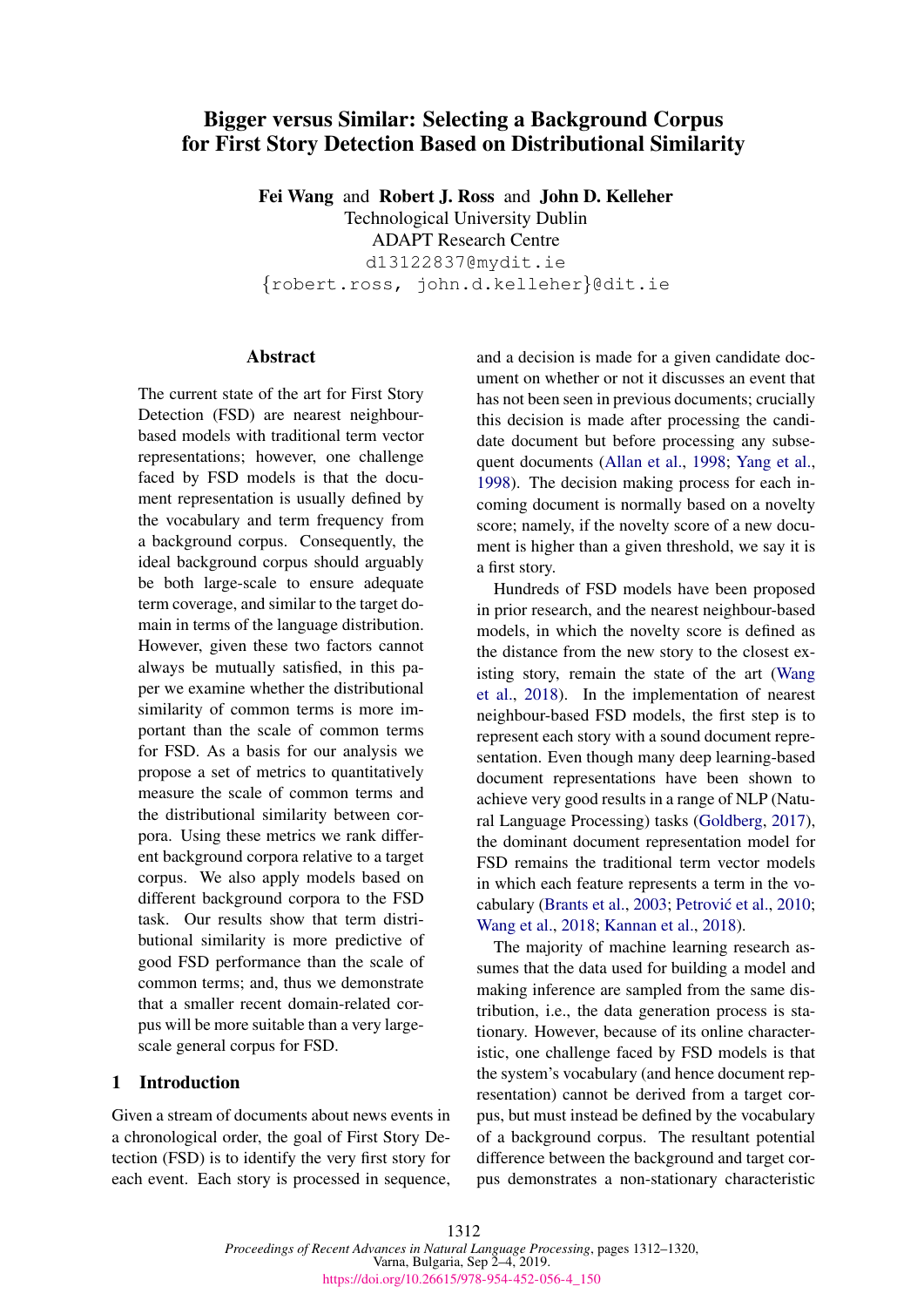of FSD. To mitigate for potential differences between background and target data, the ideal background corpus should be both large-scale, so as to ensure an adequate number of common terms between it and the documents in the target stream (i.e., minimize *unknown* words), and similar in the sense of language distribution. In many cases, these two factors cannot be satisfied at the same time, and thus the emphasis has to be placed on the more informative one of the two, which leads to a question of "bigger or similar?". To the best of our knowledge however, there is little research addressing this question empirically, and no metrics have been proposed for the quantitative comparison of the scale and similarity between background corpora relative to a target corpus.

In this paper we examine whether the distributional similarity of common terms between corpora (background and target story stream) is more important than the scale of common terms for FSD. As a basis for our analysis we propose a set of metrics to quantitatively measure the scale of common terms and the distributional similarity between corpora. Using these metrics we rank different background corpora relative to a target FSD corpus. Finally, we apply the models based on different background corpora to the FSD task to determine the relative utility of different assumptions about the background corpus. Our contributions are thus two-fold: an investigation of background corpus similarity versus scale, and a metrics framework for making such an investigation.

### 2 First Story Detection

FSD as a challenge was initially defined within the Topic Detection and Tracking (TDT) competition series [\(Yang et al.,](#page-8-1) [1998;](#page-8-1) [Allan et al.,](#page-8-7) [2000b\)](#page-8-7); and was considered to be the most difficult challenge in all five TDT tasks [\(Allan et al.,](#page-8-8) [2000a\)](#page-8-8). Since then, the need for accurate FSD models has been greatly strengthened by the proliferation of digital content, and social media streams in particular. One of the challenges of FSD is the undefinable characteristic of a first story. We can never know what the next first story will look like; instead, we only know that it must be different to existing stories to some degree. Therefore, we normally consider FSD as an unsupervised learning application, and hence attempt to define and make use of a novelty score in a similar fashion to how novelty-style metrics are defined in other unsupervised learning

applications [\(Wang et al.,](#page-8-9) [2017\)](#page-8-9).

Based on different definitions of novelty scores, it has been proposed that there are three categories of FSD models [\(Wang et al.,](#page-8-2) [2018\)](#page-8-2): Point-to-Point (P2P) models, Point-to-Cluster (P2C) models, and Point-to-All (P2A) models. P2P models, in which the novelty score is defined as the distance from the incoming story to an existing story, are normally nearest neighbour-based [\(Yang et al.,](#page-8-1) [1998;](#page-8-1) [Allan et al.,](#page-8-7) [2000b\)](#page-8-7), or approximate nearest neighbour-based [\(Brants et al.,](#page-8-4) [2003;](#page-8-4) [Petrovic´](#page-8-5) [et al.,](#page-8-5) [2010,](#page-8-5) [2012;](#page-8-10) [Moran et al.,](#page-8-11) [2016;](#page-8-11) [Kannan](#page-8-6) [et al.,](#page-8-6) [2018\)](#page-8-6). In P2C models or P2A models, the novelty score is defined respectively as the distance from the new story to a cluster of existing stories (also can be considered as the distance to an existing event), or to all the existing stories. The former is usually clustering-based [\(Yang](#page-8-1) [et al.,](#page-8-1) [1998;](#page-8-1) [Allan et al.,](#page-8-7) [2000b;](#page-8-7) [Li et al.,](#page-8-12) [2017\)](#page-8-12), and the latter uses all the existing data to build a system, and applies this system to the incoming story to generate a novelty score (Schölkopf et al., [2001;](#page-8-13) [Wurzer et al.,](#page-8-14) [2015\)](#page-8-14). Based on previous literature and research on FSD, it has been shown that nearest neighbour-based P2P models perform the best among all these three categories of FSD models [\(Wang et al.,](#page-8-2) [2018\)](#page-8-2).

## <span id="page-1-0"></span>2.1 Term Vector Models for First Story Detection

As presented above, the novelty score in a P2P model is calculated by comparing the incoming story to previous stories and then finding its (approximate) nearest neighbour and the corresponding closest distance. When implementing a P2P model, the first step is to convert the raw stories to document representation vectors that can be fed into the detection model; this is then followed by the quantitative comparisons between these document representations. The state of the art document representation model for P2P FSD models remains the traditional term vector models, due, in part, to their specificity of terms [\(Wang et al.,](#page-8-2) [2018\)](#page-8-2). In a term vector model, each feature (dimension) represents a term in the vocabulary, so the dimensionality of each vector is generally the same length as the corpus vocabulary.

TF-IDF is the most well-known term vector model and also the most effective one used for FSD [\(Brants et al.,](#page-8-4) [2003;](#page-8-4) Petrović et al., [2010;](#page-8-5) [Kannan et al.,](#page-8-6) [2018\)](#page-8-6). A TF-IDF weight is calcu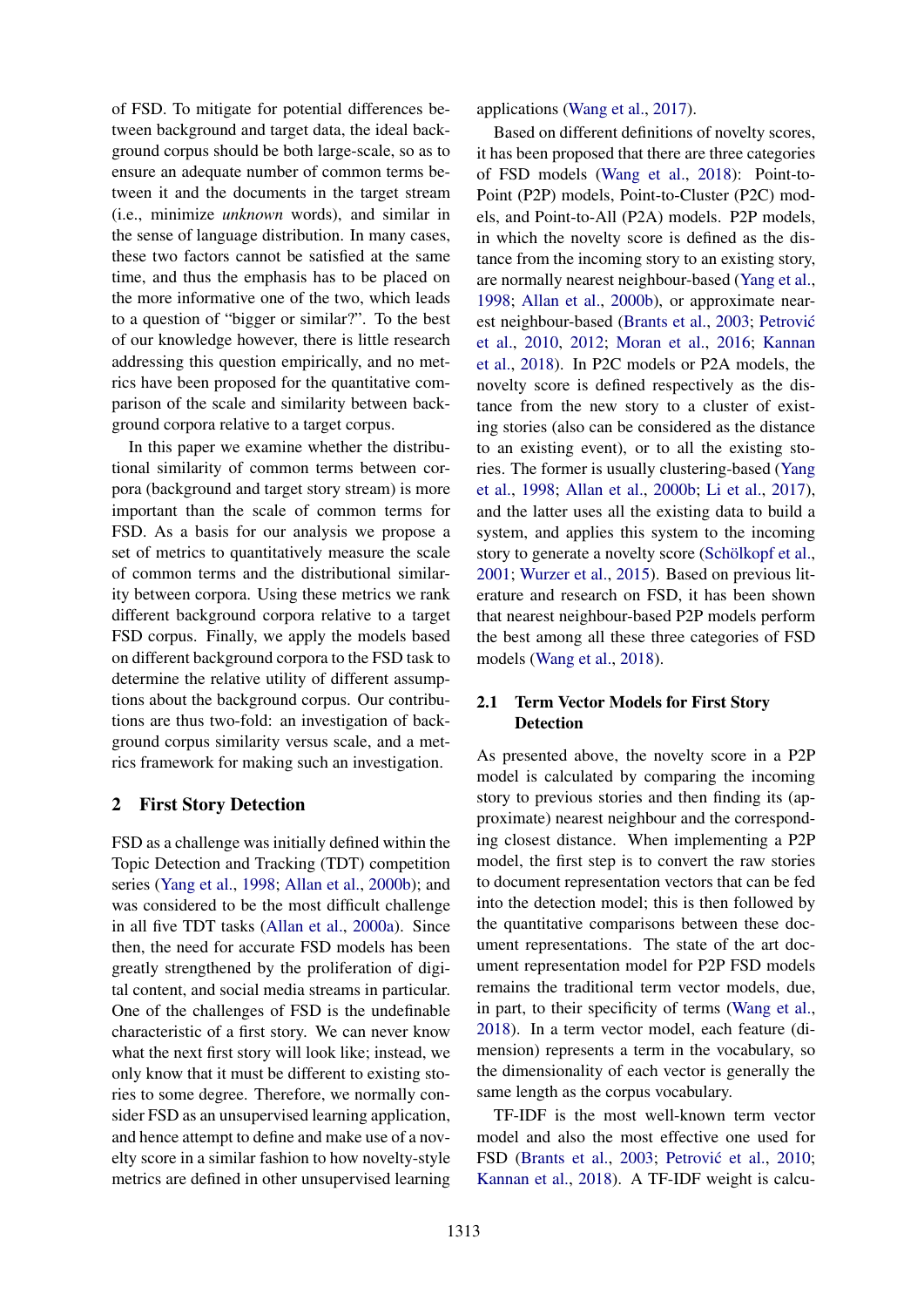lated for each term in a document vector as the product of the TF (term frequency) and IDF (inverse document frequency) components. The TF component captures the number of times a term was encountered in the document, while the IDF component discounts the term weights that are very common in the corpus such that these are judged to have little information relevant to the distinction of documents. A TF-IDF model always stores a vocabulary as well as an IDF dictionary in which the key is each term while the value is the corresponding IDF component for that term. When applying a TF-IDF model, it is necessary to use some corpus to build the vocabulary and the IDF dictionary before calculating the TF-IDF weight for each term in a document using some specific scheme. A widely-applied TF-IDF weighting scheme is shown as follows:

$$
tf-idf(t, d) = tf(t, d) \times idf(t) \tag{1}
$$

$$
idf(t) = log \frac{N}{df(t)}
$$
 (2)

where  $tf(t, d)$  represents the TF component, that is just the number of times the term  $t$  occurs in document d, and  $\text{id}f(t)$  represents the IDF component, in which  $N$  denotes the total number of documents and  $df(t)$  refers to the number of documents that contain the term  $t$ .

In the context of FSD, the labelled target corpus is always unavailable before detection because of the online characteristic of FSD, and thus a background corpus is required to build the TF-IDF model, i.e., the vocabulary and the IDF dictionary in the model. As shown in Fig. [1,](#page-2-0) we assume that a TF-IDF model is built with a background Corpus B and is applied to the FSD task for a target Corpus T. Set 2 is the overlapping term set that contains the terms common to both Corpus B and T, and Set 1 and 3 contain the terms that only exist in Corpus B or T respectively. Consequently, Set 1 and 2 constitute all terms in Corpus B, while Set 2 and 3 constitute all terms in Corpus T.

### 2.2 Set Overlap and FSD Modelling

In a pre-built TF-IDF model, all the terms in the vocabulary are from the background Corpus B, i.e., the terms used to generate the term vector space are those from Set 1 and 2, while those terms in Set 3 will not appear in the TF-IDF model at all. In other words, the terms in Set 3 are all the



<span id="page-2-0"></span>Figure 1: Term Sets within a Background Corpus B and a Target Corpus T

*unknown* terms with respect to the TF-IDF model. However, when the TF-IDF model is applied to FSD, all the documents to be analysed will be from the target Corpus T, which means that all the terms in Set 1 will not appear at all in the process of FSD; as a result the TF components for these terms are always zero and thus all the final TF-IDF weights of these will always be zero as well. It should be noted that we can look at all the terms of the target corpus here because we are now doing the analysis. However, during the real FSD we will never know whether a term from the background corpus appears in the target corpus or not. Therefore, we have to keep all the terms in Set 1 and 2 that are from the background corpus, even though the weights of all the terms in Set 1 are always zero.

The comparison between TF-IDF representations is usually based on cosine distance calculations for FSD [\(Allan et al.,](#page-8-7) [2000b;](#page-8-7) [Brants et al.,](#page-8-4) [2003\)](#page-8-4). For such calculations, all representation vectors are normalised so that the cosine distance is not sensitive to the specific weighting schemes [\(Allan et al.,](#page-8-7) [2000b\)](#page-8-7). To clarify, given an incoming story represented by  $\vec{a}$  and an existing story represented by  $\vec{b}$ , the cosine distance between them is defined as:

cosine\_distance(
$$
\vec{a}, \vec{b}
$$
) = 1 -  $\frac{\vec{a} \cdot \vec{b}}{|\vec{a}||\vec{b}|}$  (3)

According to the definition of cosine distance, in each document vector the terms whose weights are always zero do not have any effect on the result of calculation, so they can be ignored when we analyse the calculation. Hence, the valid terms that make sense for FSD are only those in Set 2, which are the common terms in both the background and target corpus. Given this, the effectiveness of the TF-IDF model only depends on Set 2, and specifically, two factors of Set 2: the scale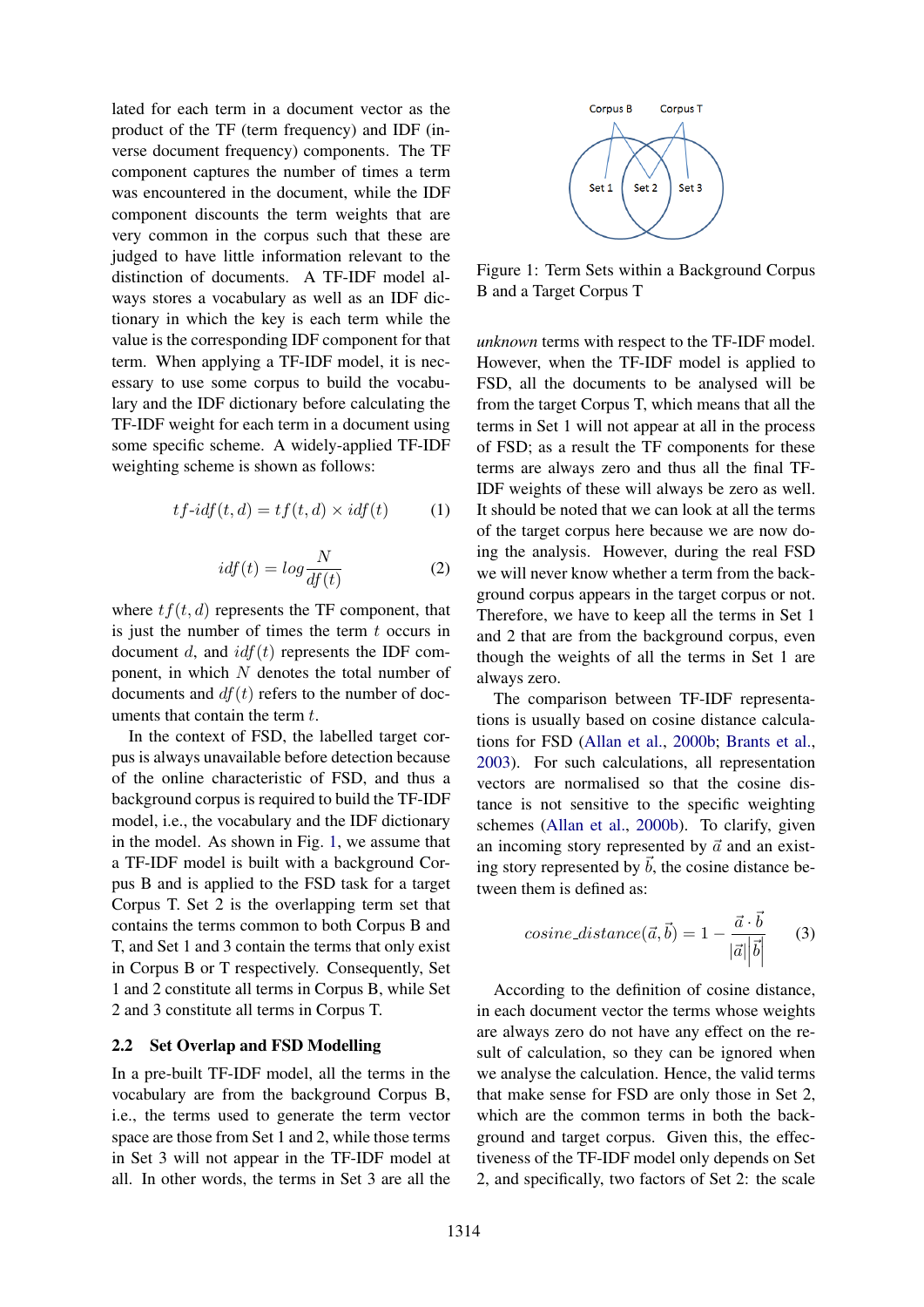and the distributional similarity between the background and target corpus. The scale describes the number of common terms between the corpora. The larger the scale of Set 2, the more informative terms are taken into account. The distributional similarity of two corpora refers to similarity of the frequencies of common terms. As the IDF components of these common terms are calculated only based on the background corpus, the more similar the background corpus is to the target corpus in terms of the language distribution, the better the generated weights can represent the common terms for FSD in the target corpus.

Therefore, the ideal background corpus for FSD should be both large-scale and similar in frequency distribution to the assumed target corpus. However, in many cases, these two factors cannot always be satisfied at the same time, and so it can be useful to determine which of these factors is more predictive of good FSD performance.

# 3 Quantitatively Measuring Background Corpus Suitability

To propose a method for evaluating the relative importance of the quantity of shared terms versus the similarity of language distributions between a background and target corpus, in this section we outline a set of quantitative metrics to make pairwise comparisons between different background corpora relative to the target FSD corpus.

# 3.1 Measuring the Scale of Common Terms

As shown earlier in Fig. [1,](#page-2-0) the scale of common terms relative to the target Corpus T can be quantitatively measured using the proportion of common terms of Set 2 relative to all the terms of Corpus T; we refer to this as the overlapping rate of the background Corpus B relative to the target Corpus T. Given any specific target corpus, the bigger the overlapping rate is for a background corpus, the more informative terms are available to be taken into account, and hence the less unknown terms occur in the FSD process.

# 3.2 Measuring the Distributional Similarity

While measuring the scale of common terms is relatively straightforward, the assessment of distributional similarity is somewhat more involved.

As we focus on the TF-IDF model, the distribution similarity between corpora should be based on the document frequencies. If we order the terms by document frequency for different corpora, each term will likely have a different rank within each corpus. Moreover, if we only look at the ranks of common terms in both corpora (i.e., the terms in Set 2 shown in Fig. [1\)](#page-2-0), it is possible to measure the dissimilarity between two corpora based on their different lists of term ranks.

Before making rank based similarity measurements, some preparation is required. Firstly, the common terms in both corpora (background and target corpus) are extracted as the basis for the comparisons. For each corpus, these common terms are ordered in a descending order based on their document frequencies calculated with only this corpus, and then each term is assigned an index from 1 to *n*, where *n* is the number of common terms that are being taken into account. For different corpora, the order of terms will be different, as well as the index of each term. If there are no terms with the same document frequency in an ordered term list, the index of each term can be reasonably considered as its rank in this corpus. However, the fact is that many terms have the same document frequency in a corpus, so they should have the same rank. Instead of assigning different ranks to the neighbouring terms with the same document frequency, we implement some extra operations to make their ranks the same. Specifically, for the terms with the same document frequency, i.e., the terms with indices from i to j, we assign the same average rank  $\frac{i+j}{2}$  to all of these, such that this does not affect the rank of any other term. If from the  $1^{st}$  to the  $4^{th}$  terms in the ordered term list have the same document frequency, all of them will be assigned a rank  $(1 + 4)/2 = 2.5$ .

After pre-processing, we count the number of inversions and calculate the distance between two ordered same-length term lists to present the dissimilarity between these two corpora:

- 1 Inversion count If the order of two different terms in one corpus is not the same as that in the other corpus, e.g., in one corpus, term X has a rank smaller than term Y, while in the other corpus, term X has a rank larger or equal to term Y, we call this situation an inversion. The inversion count metric is defined as the count of all the inversions between two different ordered rank lists.
- 2 Manhattan distance To calculate the dissimilarity between two same-length rank lists we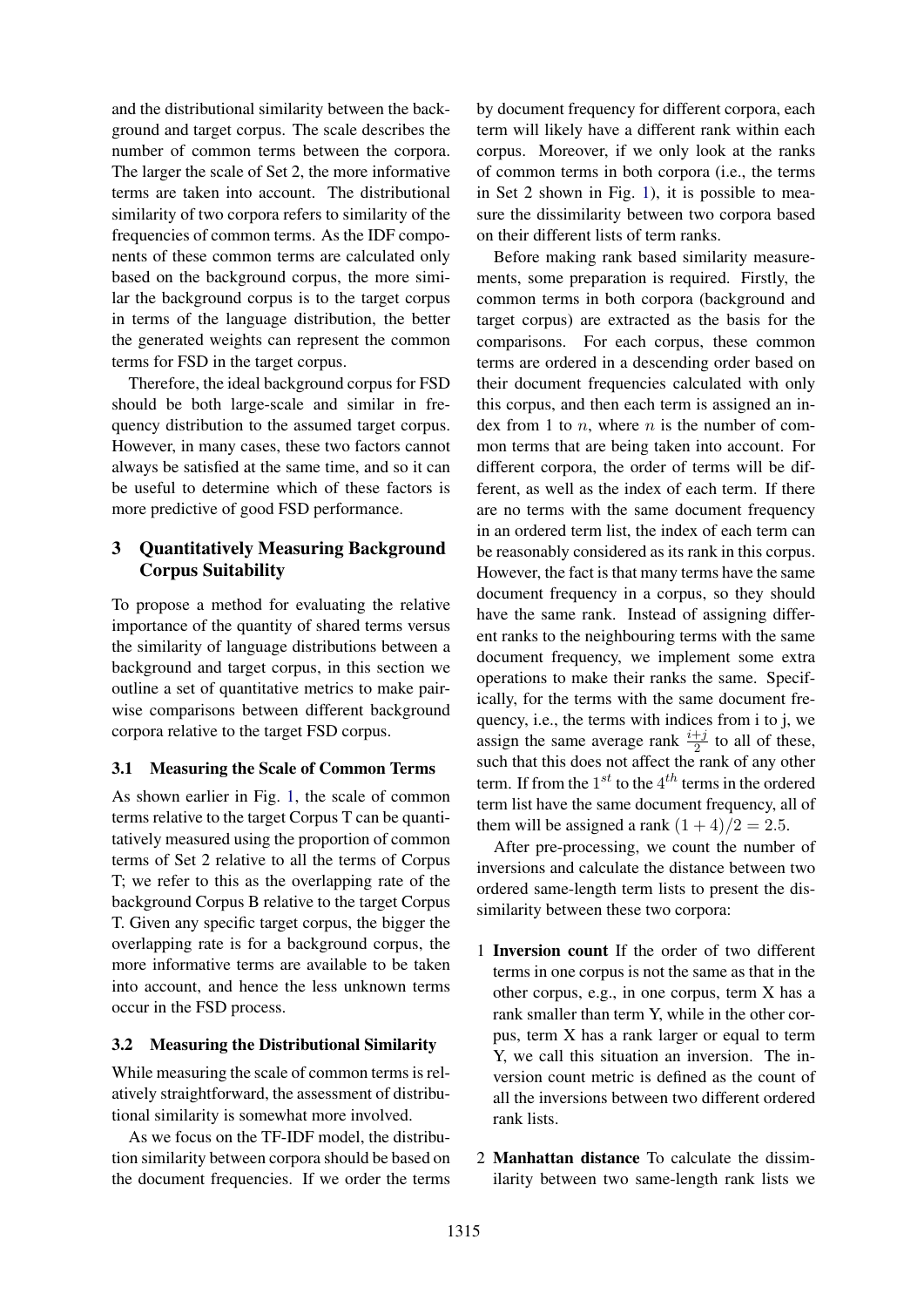subtract the rank of each term in one list from the rank of the same term in the other list and sum the absolute value of each of these differences [\(Kelleher et al.,](#page-8-15) [2015\)](#page-8-15).

As both these dissimilarity metrics show the degree to which a background corpus is different from the target corpus, we expect that the greater the metric the worse the subsequent model is expected to perform on the FSD task. We only evaluate the distributional similarity based on the frequency ranks of the common terms, rather than the quantitative frequency values, because the comparisons based on the quantitative frequency values usually lead to more emphasis on the terms with high frequency values, which should be avoided. It is worth noting that in real use both of these metrics are normalised to between 0 and 1 by being divided by  $n^2$ , where n is the length of the rank lists, i.e, the number of common terms. The calculation of these two metrics requires time complexity of  $O(n^2)$  and  $O(n)$ respectively.

# 3.3 Comparison between Two Background Corpora Relative to a Target Corpus

With the metrics proposed above, we can make comparisons between different background corpora relative to a target FSD corpus. For the comparison of the scale of common terms, the overlapping rate can be applied to multiple background corpora to rank them based on their rate values. However, the situation for the comparison of the distributional similarity is more involved.

As explained in their definitions, both two dissimilarity metrics proposed above are calculated based on the common terms of a background corpus and a target corpus. If we want to compare among multiple background corpora relative to a target corpus, the calculation should be based on the common terms of all the background and target corpus to ensure the rank list for each background corpus in the same length<sup>[1](#page-4-0)</sup>. The situation of two background corpora and a target corpus is depicted in Fig. [2,](#page-4-1) in which the calculation of dissimilarity metrics would be based on Common Set. Generally, the common terms shared by the three cor-



<span id="page-4-1"></span>Figure 2: Common Set among two Background Corpora B1 and B2 and a Target Corpus T

pora will be less than those shared by only any two of them. For each background corpus, the terms used for the comparison (i.e., the terms in Common Set) will be less than those used in FSD (i.e., the terms in Common Set and Set 1 for Corpus B1, and the terms in Common Set and Set 2 for Corpus B2). This will lead to errors in the measures and comparisons, and the more background corpora are being compared, the greater the errors will be. In order to limit this kind of error, we restrict to pairwise comparison between background corpora so that the number of terms used for comparisons are relatively large in comparison to the terms used in FSD.

# 4 Experiment Design

In this section, we present our experiments for comparing the scale of common terms and the distributional similarity between different background corpora relative to a target FSD corpus, and apply the models based on different background corpora to the FSD task in an attempt to determine which factor is more predictive of good FSD performance.

### <span id="page-4-3"></span>4.1 Corpora Used in the Experiments

The target corpus we use for FSD detection is the standard  $TDT5$  corpus<sup>[2](#page-4-2)</sup>; the contents of which are newswire stories generated from April to September 2003. The background corpora we are making use of for the current investigation are subsets of COHA (Corpus of Historical American English) [\(Davies,](#page-8-16) [2012\)](#page-8-16) and COCA (The Corpus of Contemporary American English) [\(Davies,](#page-8-17) [2010\)](#page-8-17). The former covers comprehensive historical English documents from 1810 to 2009 in different domains such as news, fiction, academia

<span id="page-4-0"></span><sup>&</sup>lt;sup>1</sup>We also tried designing metrics that can be generated based on different terms, i.e., for each background corpus using the terms shared only by the target corpus and itself, rather than common terms shared by all corpora, but we failed because we could not find any valid method to normalise the metrics generated based on different numbers of terms.

<span id="page-4-2"></span><sup>2</sup> https://catalog.ldc.upenn.edu/LDC2006T18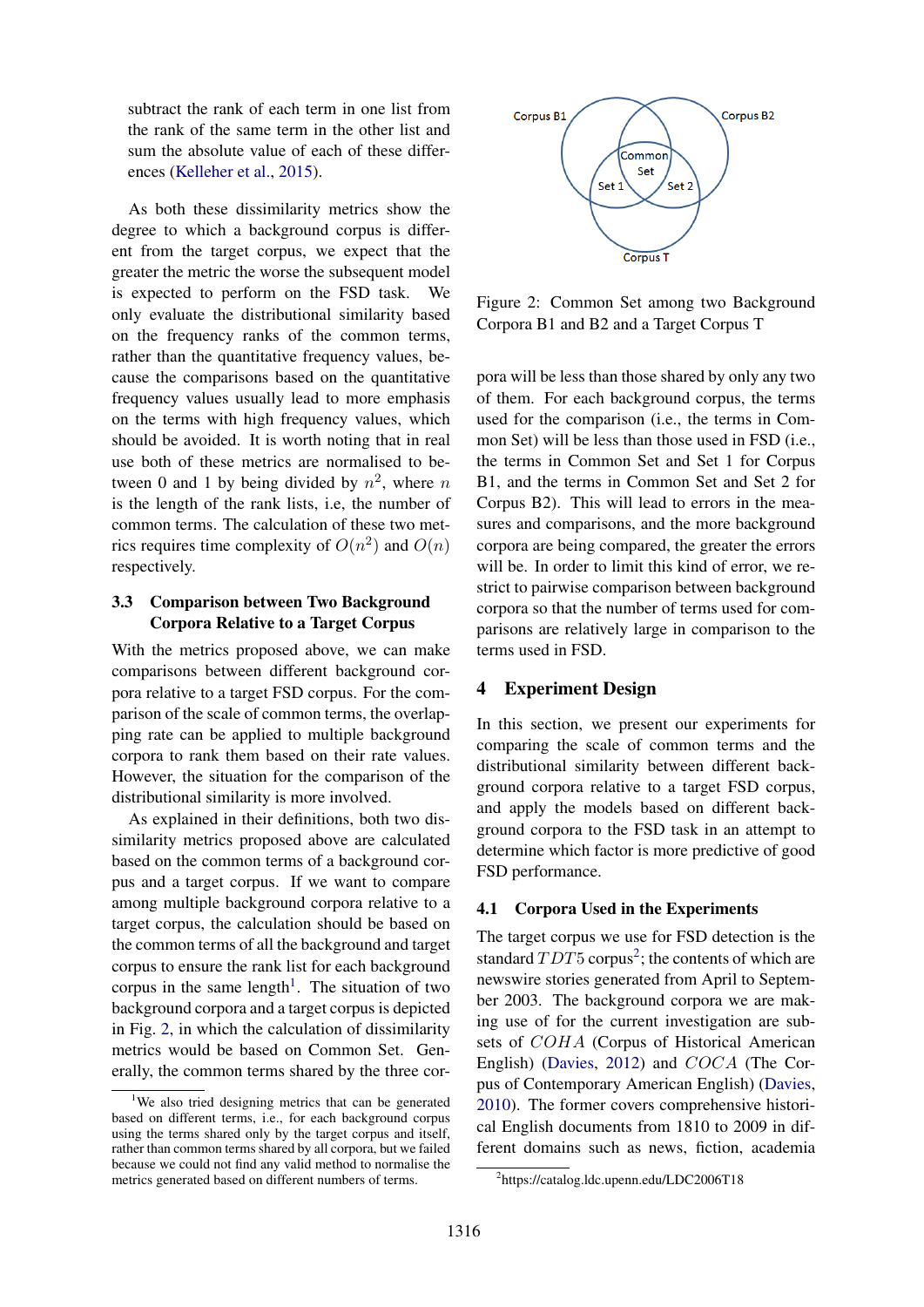and so on, and the latter is similar to COHA in themes but focuses only on the contemporary contents from 1990 to present. The numbers of documents in TDT5, COHA and COCA are about 278,000, 115,000 and 190,000 respectively. As mentioned we make use of subsets of COHA and COCA; specifically we mostly include data that predates 2003, i.e., the year of  $TDT5$  collection, unless otherwise stated.

In order to answer our underlying research question, i.e., whether bigger or similar background corpora provide the clearer benefit, we carried-out three sets of experiments. In the first set, comparisons are made between COCA and  $COHA$  with the assumption that a contemporary corpus will be more similar to the target corpus than a historical one. The second set of experiments supplement the first set and focus on corpus temporality. Comparisons are made between two subsets of the entire COCA corpus - COCA and COCA Af ter 2003 that respectively include only the documents before and after 2003, the year when the target corpus was collected. We assume that a corpus with future data is more similar to a target corpus than that with prior data only<sup>[3](#page-5-0)</sup>. The last set of experiments establish comparisons between two subsets of COCA - COCA\_News and  $COCA\_Except\_News$ , in which  $COCA\_News$ contains only the documents in the domain of news, which is the same as the domain of the target TDT5 corpus, while  $COCA\_Except\_News$  contains the documents in other domains except news. We also assume that the domain-related corpus is more similar to the target corpus than those in different domains.

### 4.2 Metric Calculation

In the implementation, we apply all the metrics to each corpus mentioned above, and then make comparisons in each pair of background corpora. In addition, for the comparison of corpus similarity, we examine whether the two proposed metrics, inversion count and Manhattan distance, are consistent with each other in deciding which corpus in each pair is more similar to the target corpus, i.e., whether two metric values for a corpus are both smaller or greater than those for the other corpus in the comparison pair. We also verify whether the results of comparisons correspond with our assumptions about corpus similarity in Sect. [4.1.](#page-4-3)

## 4.3 FSD Evaluation

Following background corpus metric calculation, we build TF-IDF models based on the background corpora being compared and apply these models to the FSD task.

The implementation of FSD is based on the nearest neighbour algorithm with the TF-IDF representations we described in Sect. [2.1.](#page-1-0) We also adopt the cosine distance as the dissimilarity measure between document representations. In order to reduce the effect of useless terms and different term forms, for both the background and target corpus we remove terms with very high and very low document frequency (stop words and typos), and stem all terms. Aligning with previous research [\(Yang et al.,](#page-8-1) [1998\)](#page-8-1), comparisons are only implemented with the 2000 most recent stories for each incoming story. The output of each FSD model is a list of novelty scores for each document in the target corpus TDT5. Based on these outputs, the standard evaluation method for FSD is to apply multiple thresholds to sweep through all the novelty scores. For each threshold, a missing rate and a false alarm rate are calculated, and then for all thresholds, the missing and false alarm rates are used to generate a DET (Detection Error Tradeoff) curve [\(Martin et al.,](#page-8-18) [1997\)](#page-8-18), which shows the trade-off between the false alarm error and the missing error in the detection results. The closer the DET curve is to the zero point, the better the FSD model is said to perform. It happens sometimes for the evaluation with DET curves that many curves are in a tangle – making it is difficult to figure out visually which model performs better. Therefore, we calculate Area Under Curve (AUC) for each FSD model, and the model with the lowest AUC is judged to be best.

In order to achieve more comprehensive results for this evaluation, we implement tests for set variants. Specifically, for each set of experiments, we make comparisons not only between the two background corpora being evaluated, but also between each corpus and the union of both corpora; for example for COCA vs. COHA, we not only implement the comparison between COCA and COHA, but also between COCA and  $COCA + COHA$  and between  $COHA$  and  $COCA + COHA$ , where  $COCA + COHA$  is the union of  $COCA$  and  $COHA$ . In this way, we

<span id="page-5-0"></span><sup>&</sup>lt;sup>3</sup>In real FSD, future data is always unavailable. This set of experiments are only for the use of analysis.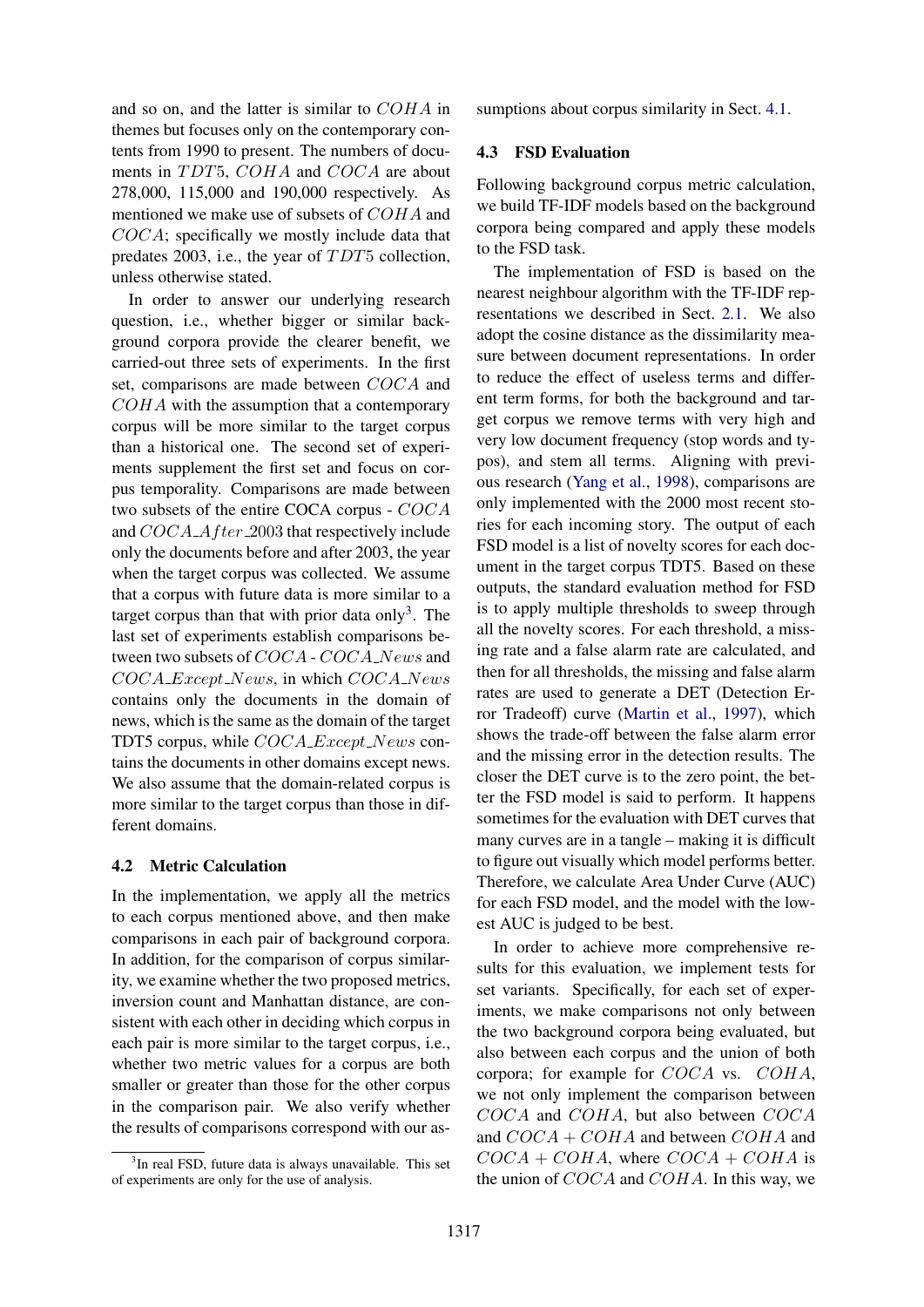

(a) Metric Results for  $COCA$  vs. (b) Metric Results for  $COCA$  vs. (c) Metric Results for  $COCA\_News$ COHA  $COCA\_After\_2003$ vs. COCA\_Except\_News

<span id="page-6-0"></span>Figure 3: Comparisons of Corpus Dissimilarity

have six more comparison results that can be used for the evaluation of the relations between background corpus and model performance for FSD.

# 5 Results & Analysis

We first look at the comparisons between corpora before looking at FSD performance for different background corpora.

# 5.1 Results of the Comparisons of Corpus Dissimilarity

We applied the two metrics, inversion count and Manhattan distance, to the three sets of comparisons: COCA vs. COHA, COCA vs. *COCA\_After\_2003* and *COCA\_News* vs. COCA Except News. The results are shown in Fig. [3.](#page-6-0) We find firstly that in all comparison sets that the results of the two evaluation metrics are consistent with each other, i.e., the metric values for COCA are both smaller than  $COHA$ , but greater than  $COCA\_After\_2003$ , and those for COCA\_News are both smaller than COCA Except News. Secondly, we also find that these comparison results all correspond with our assumptions that more recent domain-related corpora are more similar to the target corpus. Given this, we conclude that both metrics are effective for the comparison of the distributional similarity between background corpora relative to the target corpus, and for the sake of simplicity, we judge Manhattan distance as the most useful metric due to its ease of calculation and interpretation.

# 5.2 Results of the Relations between Background Corpus and Model Performance for First Story Detection

Results are shown in Table [1,](#page-7-0) [2](#page-7-1) and [3,](#page-7-2) where the values of the overlapping rates and Manhattan distances are the values for one corresponding background corpus relative to the target corpus. The cells in bold indicate the better results in the comparisons of the scale of common terms and the common term distributional similarity between each pair of background corpora, as well as the better FSD performance. We find that all corpora that are more similar (in terms of term distributions) to the target corpus lead to better performance in FSD, except in the case of very similar performance between  $COCA$  and  $COCA +$  $COHA$ . However, it is worth noting that only six in nine corpora that have a larger scale of common terms correspond with better FSD performance while the other three do not. For example, in Ta-ble [3](#page-7-2) although the corpus COCA has the much larger scale of common terms, the FSD performance based on it is still worse than that based on COCA News, because COCA News is more similar to the target corpus in terms of language distribution.

Based on these results, it can be argued that term distributional similarity is more predictive of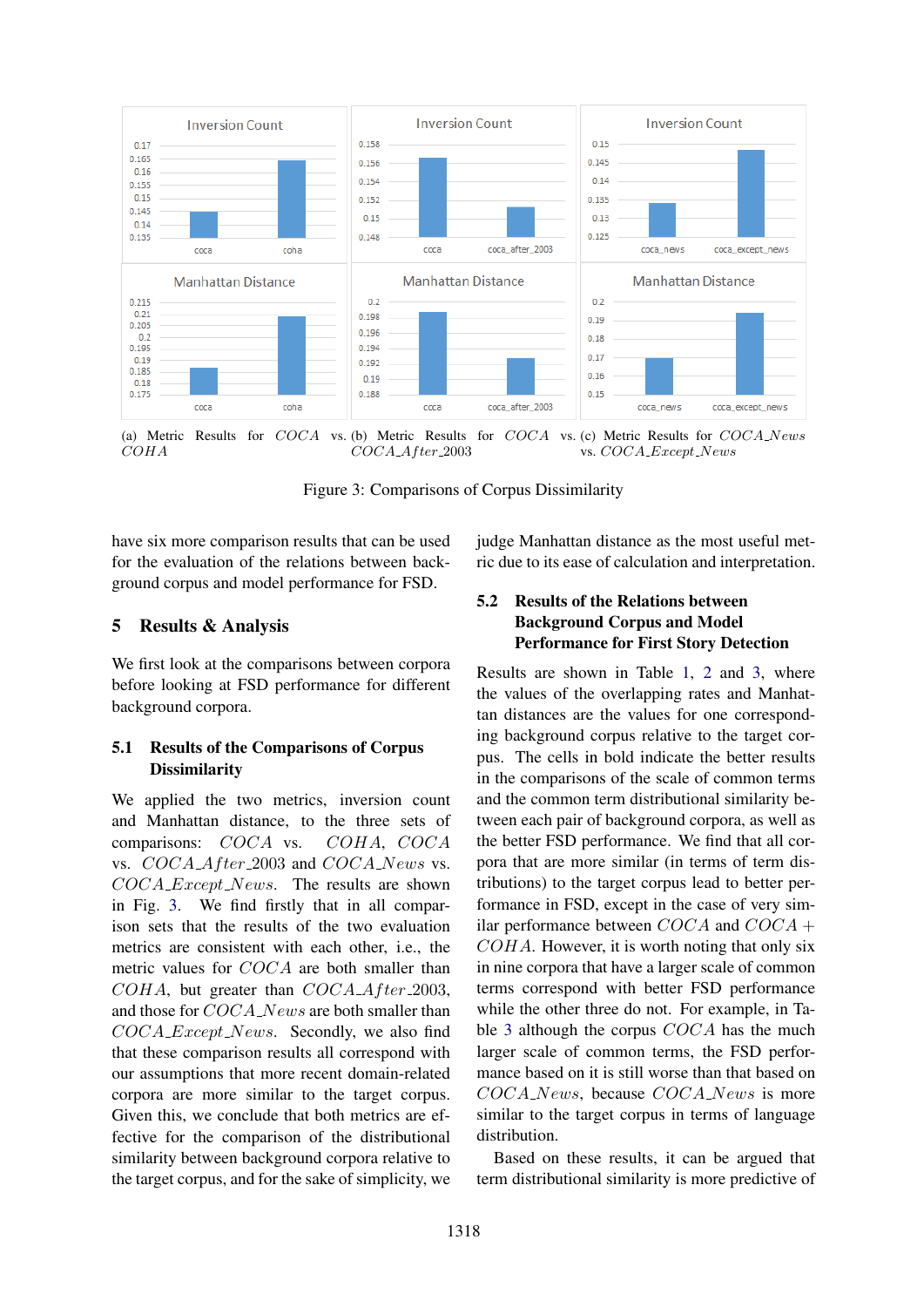|                                     | coca vs. coha |        |        | coca vs. coca+coha | coha vs. coca+coha |           |
|-------------------------------------|---------------|--------|--------|--------------------|--------------------|-----------|
|                                     | coca          | coha   | coca   | coca+coha          | coha               | coca+coha |
| Overlapping<br>Rate                 | 0.3771        | 0.3255 | 0.3771 | 0.4193             | 0.3255             | 0.4193    |
| <b>Manhattan</b><br><b>Distance</b> | 0.1869        | 0.2090 | 0.1996 | 0.2068             | 0.2076             | 0.1949    |
| <b>AUC</b>                          | 0.1056        |        | 0.1056 | 0.1056             | 1100               | 0.1056    |

<span id="page-7-0"></span>Table 1: Comparisons between COCA and COHA

|                            | coca vs. coca_after_2003 |                 | coca vs. coca all |          | coca_after_2003 vs. coca_all     |          |
|----------------------------|--------------------------|-----------------|-------------------|----------|----------------------------------|----------|
|                            | coca                     | coca after 2003 | coca              | coca_all | $\frac{1}{2003}$ coca after 2003 | coca_all |
| <b>Overlapping</b><br>Rate | 0 3771                   | 0.4077          | 0.3771            | 0.4583   | 0.4077                           | 0.4583   |
|                            |                          |                 |                   |          |                                  |          |
| <b>Manhattan</b>           | 0.1987                   | 0.1928          | 0.1996            | 0.1950   | 0.1997                           | 0.2009   |
| <b>Distance</b>            |                          |                 |                   |          |                                  |          |
| <b>AUC</b>                 | 0 1056                   | 0.1008          | 0.1056            | 0.1020   | 0.1008                           | 0.1020   |

<span id="page-7-1"></span>Table 2: Comparisons between COCA and COCA\_After\_2003

|                                     | coca news vs.<br>coca_except_news |                  | coca news vs. coca |        | coca_except_news<br>vs. coca |        |  |
|-------------------------------------|-----------------------------------|------------------|--------------------|--------|------------------------------|--------|--|
|                                     | coca_news                         | coca_except_news | coca_news          | coca   | coca_except_new              | coca   |  |
| <b>Overlapping</b><br>Rate          | 0.2932                            | 0.3184           | 0.2932             | 0.3771 | 0.3184                       | 0.3771 |  |
| <b>Manhattan</b><br><b>Distance</b> | 0.1698                            | 0.1943           | 0.1795             | 0.1996 | 0.1986                       | 0.1880 |  |
| <b>AUC</b>                          | 0.1044                            | 0.1078           | 0.1044             | 0.1056 | 0.1078                       | 0.1056 |  |

<span id="page-7-2"></span>Table 3: Comparisons between COCA\_News and COCA\_Except\_News

good FSD performance than the scale of common terms; and, thus we can give general guidance to the selection of background corpus for FSD that a smaller recent domain-related corpus will be more suitable than a very large-scale general corpus for FSD. Of course, our research is directed only at the general situations, as the interpretations do not include extreme situations such as extremely large or small scale of common terms. It is also worth noting that we are purposefully focusing here on the case of a static background corpus and not on the case of updates being made to the TF-IDF model as the FSD process unfolds.

# 6 Conclusion

We conclude with a highlight of our three main contributions. We proposed a set of metrics for the quantitative evaluation of the scale of common terms and the term distributional similarity of a background corpus relative to a target corpus, and

a pairwise comparison scheme between two different background corpora. We also applied the proposed metrics and comparison scheme to the comparisons between background corpora relative to the target FSD corpus, and our results indicate that term distributional similarity is more predictive of good FSD performance than the scale of common terms. Finally, we answered the research question of whether bigger or similar corpus are more useful for FSD by showing that a smaller recent domain-related corpus will be more suitable than a very large-scale general corpus for FSD.

#### Acknowledgment

The authors wish to acknowledge the support of the ADAPT Research Centre. The ADAPT Centre for Digital Content Technology is funded under the SFI Research Centres Programme (Grant 13/RC/2106) and is co-funded under the European Regional Development Funds.